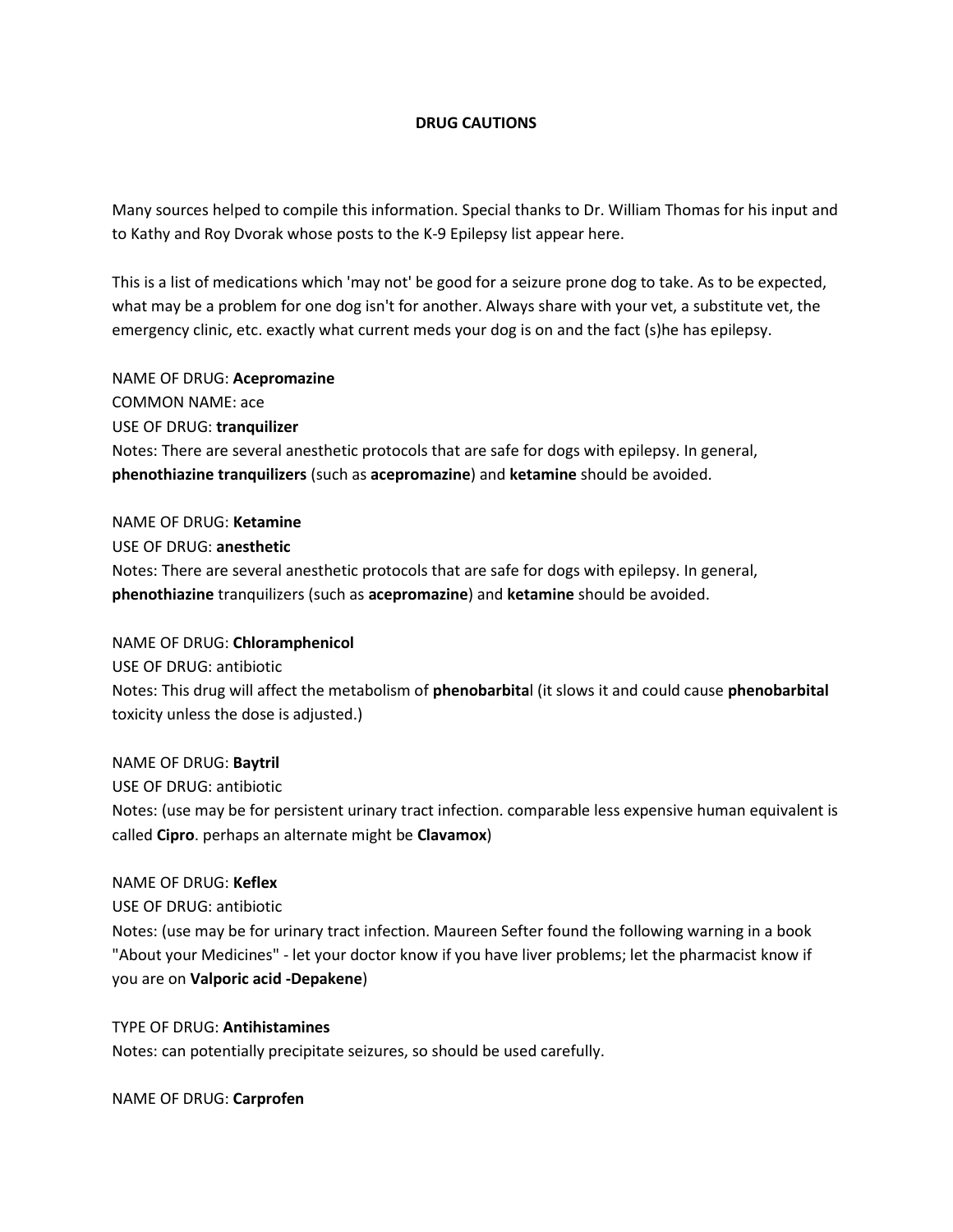COMMON NAME: **Rimadyl** USE OF DRUG: Non-steroidal antinflammatory Notes: Cautions recommends it should be used carefully in dogs taking **phenobarbital**.

NAME OF DRUG: **Metronidazole** USE OF DRUG: control of diarrhea caused by bacteria

NAME OF DRUG: **Phenylpropanolamine** USE OF DRUG: urinary incontinence

### NAME OF VITAMIN: **B6**

Notes: "While it is true that B vitamins are water soluble and reasonably safe, almost any substance can be toxic at high enough dose. In dogs, massive doses of vitamin B6 causes spinal cord degeneration resulting in an abnormal gait." Wm. B. Thomas,DVM,MS.

## **A COUPLE OTHER COMMENTS:**

Phyllis Walker said "key concern with the antibiotic, **Baytril,** is that its prolonged use may, in conjunction with the pb, compromise the liver--or, at least, such may have been what happened in our case". She went on to state "Apart from the possible (\*speculated\*) tie to liver damage, another concern with the use of the **Baytril** is that vets are going to start finding drug resistant bacteria if they use it without careful discretion.

Chris Mara wrote that the book "Principles of Medical Pharmacology" mentions **phenobarb** as a drug that affects how other drugs are broken down and used by the body, something to take into consideration when giving other drugs to our dogs who are also on pb.

### **Side Effects of KBr (Potassium Bromide)**

### **A summary of the answers regarding side effects of KBR follows:**

1.) According to the JAVMA, Vol 207, No. 2, July 15, 1995, adverse effects: "in human beings, the adverse effects of bromide are primarily neurologic (headaches, vertigo, halluncinations, delirium, ataxia, stupor), although acneform skin eruptions are also seen in about a quarter of these patients. In dogs, polyuria, polydipsia and polyphagia are common and apear to be magnified by concurrent administration of phenobarbital. Sedation, ataxia and hind limb weakness often are seen in the first few weeks of treatment, particularly in dogs given phenobarbital or in dogs that have received loading doses of bromide. These neurologic effects frequently resolve with a 10 to 30% reduction in the dosage of phenobarbital, usually without any need for a reduction in the dosage of bromide. Adverse neurologic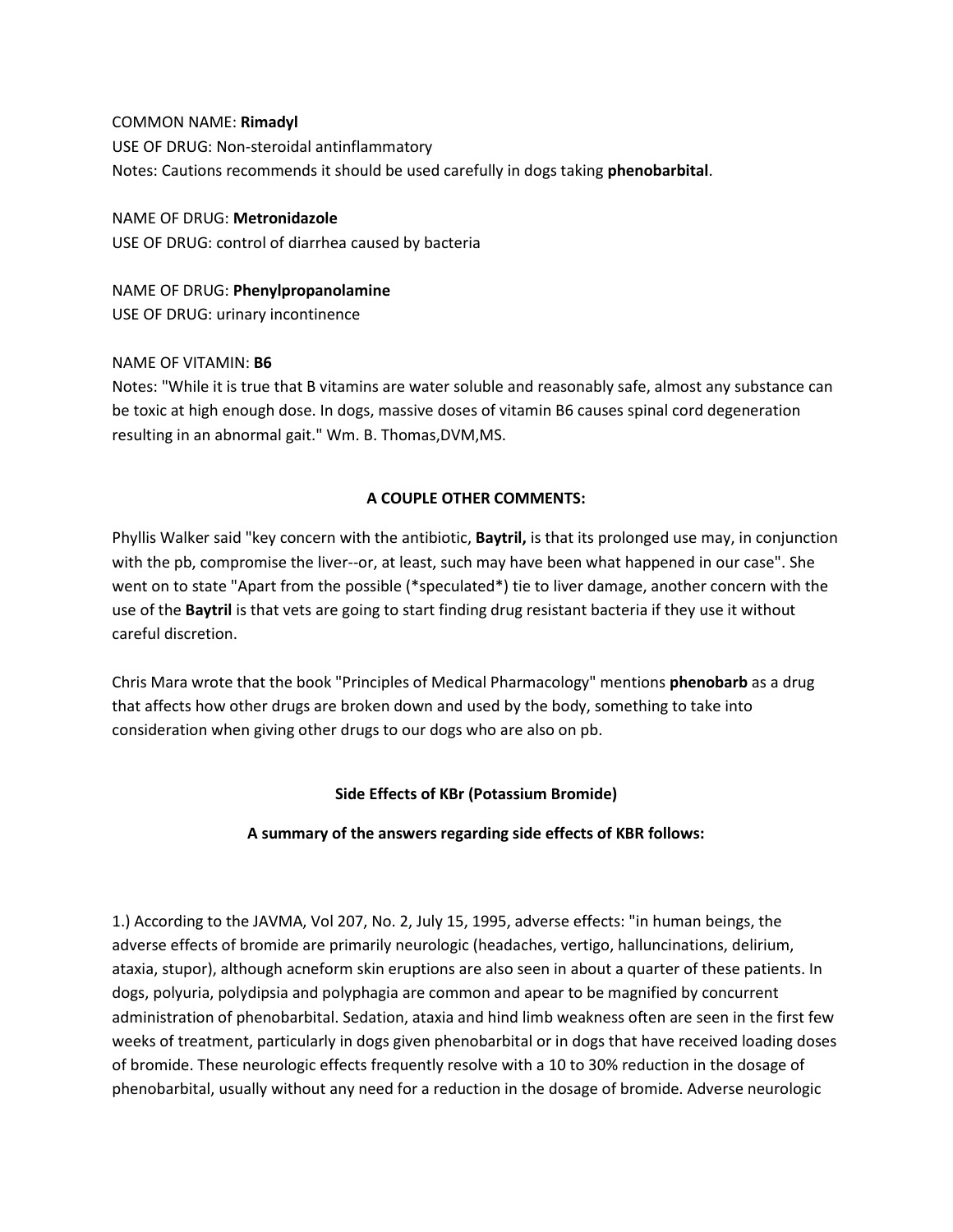effects in dogs can also be seen with serum bromide concentrations greater than the recommended therapeutic range. In these dogs, a reduction in bromide dosage and an evaluation of renal function are indicated. Skin lesions have not been reported in dogs treated with pharmacologic doses of bromide. Although pancreatitis in association with the administration of bromide has been suggested by some investigators, there is no real evidence of a direct relationship between bromide administration and pancreatitis in dogs. Pancreatitis has not been observed in semichronic toxicity studies of bromide in rats even at massive doses. In these same studies, which included histologic and biochemical evaluations, there was no of the development of nephrotoxicosis. Dogs overdosed with bromide at 100 to 600 mg/kg/d for up to 25 weeks similarl had no clinical evidence of either renal or hepatic damage, although histologic results were not reported."

2.) The most noticeable side effect of KBr is sedation. Other side effects incluse hallucinations or mild skin irritation. The best thing about this drug are that the side effects are completely reversable once the drug is discontinued or the dose is reduced.

3.) KBr can cause pancreatitis, with vomiting, diarrhea, etc. Most cases don't show any side effects.

4.) The most common adverse effect of KBR therapy is polyphagia, recognized in about 25% of dogs on therapy. The polyphagia is usually quite striking, necessitating a change to a low calorie diet to prevent weight gain. Polydipsia and polyphagia are less common than with phenobarbital therapy, but are sometimes seen. About 1% of dogs experience an intolerable personality change, requiring a dose reduction or permanent discontinuation. Personality changes include irritability leading to snapping at people or other animals, seeking constant attention from the owner, aimless pacing, and most commonly, depressed mentation as a result of sedation. All dogs will show signs of bromide toxicity once the serum bromide concentration becomes too high for each individual's tolerance. Clinical signs of bromism are sedation, incoordination, and in dogs, most commonly pelvic limb weakness andlor stiffness is observed. This is a unique toxic effect of bromide and is easily misdiagnosed as osteoarthritis, etc. Initially, they may be slow to rise or have difficulty with stairs. If the signs are ignored and weakness progresses, they my be unable to stand. The best way to rule out bromide toxicity as the cause of weakness is to discontinue therapy for 5-7 days. Serum Br levels are useful, but cannot be used as the only way to diagnose bromism because of the wide range of sensitivity between individuals.

5.) KBr has a very narrow margin of safety -- signs of toxicity to be vigilant for are dizziness, ataxia (staggering), lethargy, depression (can progress to recumbency & stupor), hyper reflexes, and muscle pain.

6.) I have seen as the most common side effect, a crusting and drying of the nose in dogs.

## **SOURCE LIST FOR POTASSIUM BROMIDE (KBr) By State:**

AZ Sun City Pet Health Pharmacy (800) 742-0516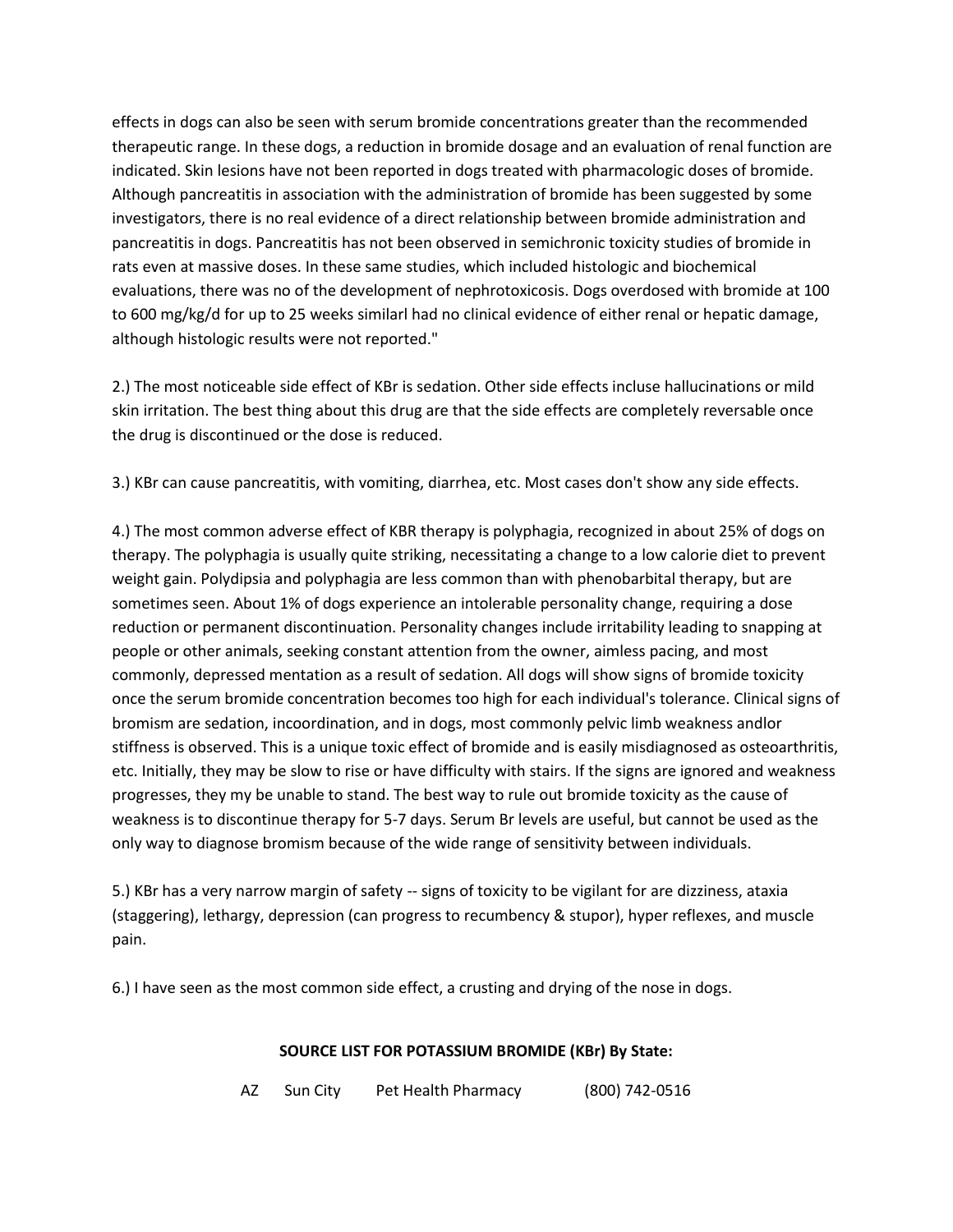| CА        | <b>Bellflower</b> | <b>B&amp;BPharmacy</b>            | (800) 231-8905<br>fax (800)705-8964 |
|-----------|-------------------|-----------------------------------|-------------------------------------|
| СA        | ∗                 | <b>Rohnert Park Drugs</b>         | (800) 448-4355                      |
| IL        | Naperville        | Martin Ave. Pharmacy              | $(630)$ 355-6400                    |
| <b>MD</b> | <b>Balitmore</b>  | <b>Professional Arts Pharmacy</b> | (888) 663-5686                      |
| PА        | Emporium          | Lundberg Pharmacy                 | (888) 792-6737<br>or (814) 486-3310 |
| WI        | Wood ruff         | <b>Island Pharmacy Service</b>    | (800) 328-7060                      |

**\***Greg is on the list and has/had an epi dog. They will ship overnight if needed. Medicine Shoppe Pharmacy - check local yellow pages **NOTE:** All these pharmacies will require an Rx from your veterinarian to be mailed or fared.

### **PROTOCOLS FOR THE USE OF RECTAL VALIUM**

# **THIS IS VERY IMPORTANT INFORMATION FOR EPI'S ON PHENOBARBITAL**

This was from a paper presented at the ACVIM (neurology)Forum in San Diego in 1998. It is titled "*High Dose Benzodiazepine per Rectum to Treat Cluster Seizures in Dogs*". It was presented by Michael Podell MSc, DVM, Dipl. ACVIM and Susan Wagner, DVM, MS, Dipl. ACVIM Ohio State University, Columbus Ohio

It talks about Lorazepam and Diazepam. Lorazepam, it says, appears to not be acceptable. **MOST IMPORTANT** it specifies that 2mg. per kg. of liquid valium (diazepam) is safe for epi's on phenobarbital. One kg. is equal to 2.2 Ibs.

**NOTE** ... You divide the weight of your epi by 2.2 to get the kilo weight, then times 2 (mg) for the amount for an epi on phenobarbital as recommended by Dr. Podell and Dr. Wagner.

ie. 100 Ibs. divided by 2.2 = 45.45 kgs. Your epi would need 90 mgs of liquid valium

75 Ibs. divided by 2.2 = 34.09 kgs. 68 mgs of liquid valium rectally

50 Ibs divided by 2.2 = 22.72 kgs. 45 mgs of liquid valium

25 Ibs divided by  $2.2 = 11.36$  kgs. 22 mgs of liquid valium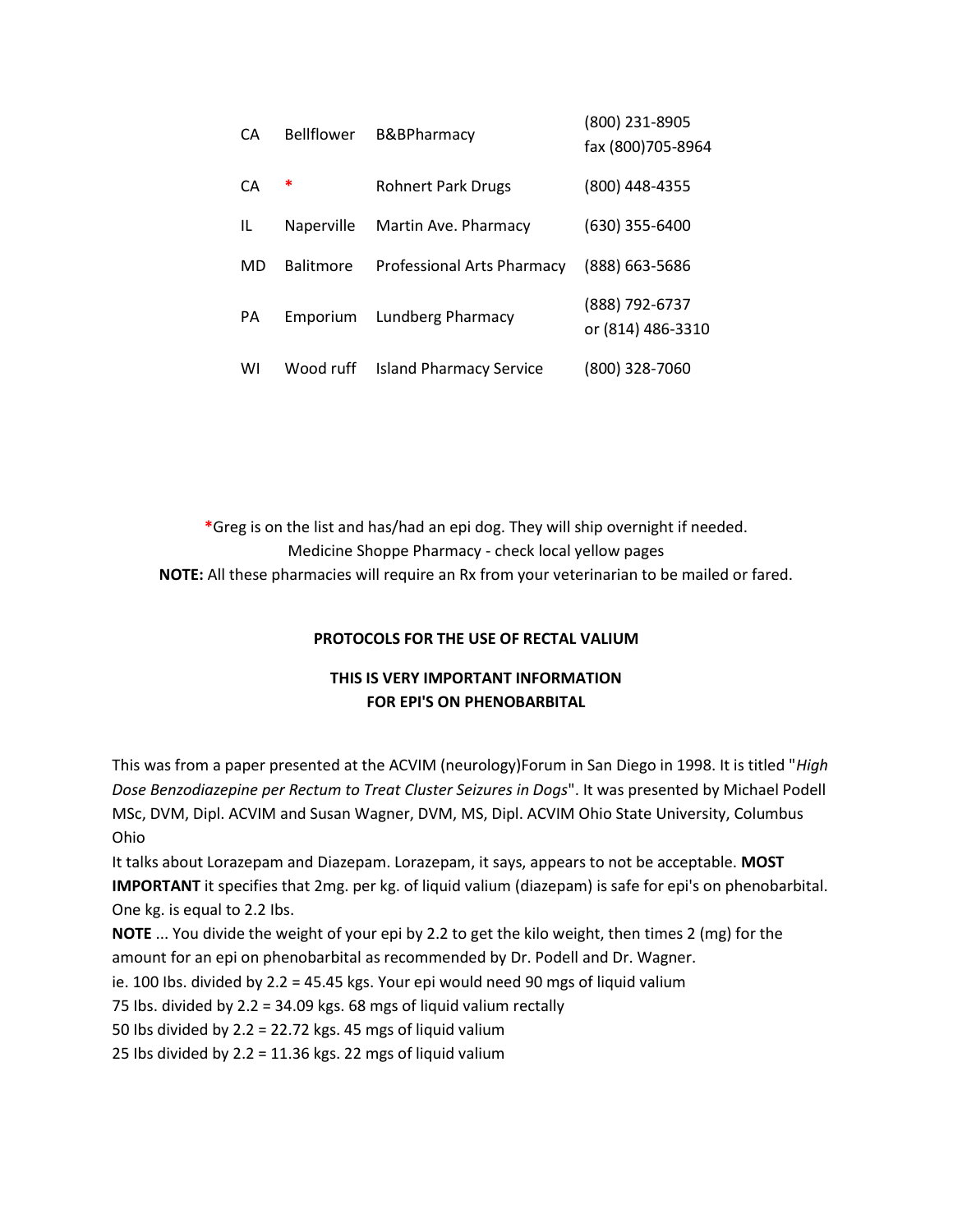### **These are the conclusions from the article on diazepam:**

### **CONCLUSIONS:**

- Diazepam per rectum at 2mg/kg is safe to administer to primary epileptic dogs after seizure activity in the home environment.

- Owner compliance may be a limiting factor in the success rate to stop further cluster seizure activity. - When owner compliance was present, diazepam per rectum was 72% more likely than placebo to stop recurrent seizure activity after the first injection

- Overall, diazepam per rectum at 2mg/kg should be used to treat cluster seizure events in the home environment for dogs on chronic phenobarbital therapy.

### **END OF QUOTE FROM ARTICLE**

# **PROTOCOL FOR THE EMERGENCY MANAGEMENT OF CLUSTER SEIZURES IN DOGS**

This protocol combines an approach for the emergency management of cluster seizures in dogs at home and has proven to be very effective. As always, consult with your Veterinarian before trying anything different.

The main approach this protocol is based on is described in Dr. Thomas' work with cluster seizures: WB Thomas DVM. Dipi.ACVIM (Neurology) University of Tennessee, Knoxville, TN [e-mail:](mailto:wthomas@utk.edu) wthomas@utk.edu

Also used were observations of the use of rectal and oral diazepam successfully to stop cluster seizures by many list members and Dr. Podell's article:

Podell, M. The use of diazepam per rectum at home for the acute management of cluster seizures in dogs. J Vet Int Med (1995) 9:68-74.

It has been has been highly effective for list members to use oral valium, after the administration of rectal Valium, to maintain an anti-seizure level until the usual cluster time frame is past to be on the safe side. This can be 12, 24 or even 36 hours. Your vet can advise you on the proper time frame according to the usual cluster time period of your epi.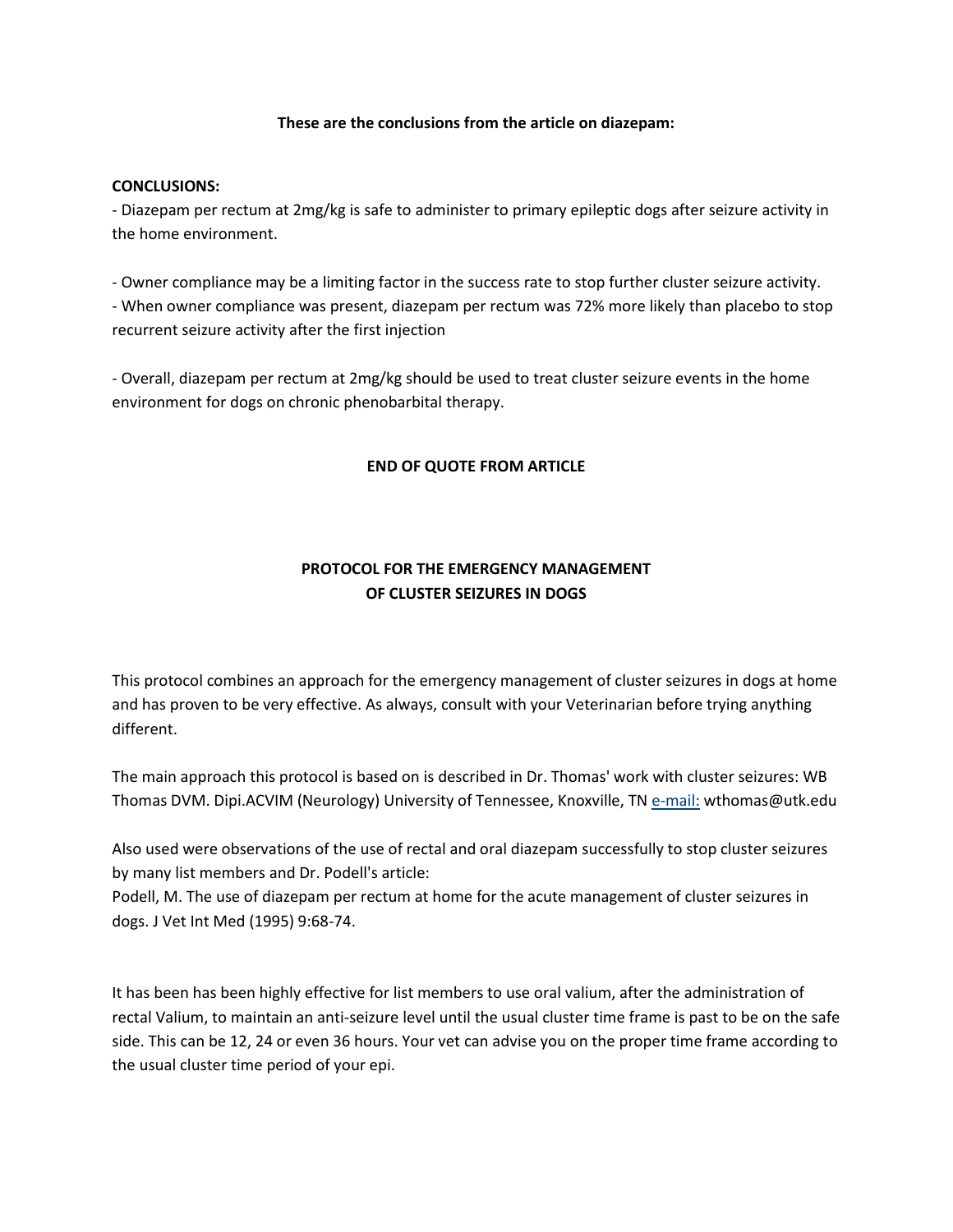Another approach is to administer an extra dose of whatever antiepileptic drugs (AED) the dog is on after the Ist seizure and another dose in case of any successive seizures.

### **Some key points:**

1.) You must hit the cluster as early as possible with administration of the liquid valium administered rectally to be most effective. Liquid valium should be administered rectally immediately after the 1st seizure or definitely after the 2nd seizure within a relatively short period of time, say, 30 minutes or less. The more seizures that they have in a cluster before starting treatment, the harder it is to break the cluster. Dr. Thomas' e-mails and Dr. Podell's article have guidelines of 1.0 mg/kg to 2.0mglkg. (if the epi is on phenobarb) A kg is equal to 2.2 pounds. (for example a 100 Ib. dog is 45.45 kg., 50 Ibs, 22.72 kg) It is important to use valium or the generic equivalent diazepam. There are other Varieties, i.e. oxazepam that have different half lives and periods of efficacy and do not apparently work as well.

2.) ABSOLUTELY necessary to be effective is to immediately use the recommended amount of rectal and oral valium. You are not going to kill them by giving them too much valium. It is almost impossible to overdose an epi.. There are guidelines in Dr, Thomas' e-mail (enclosed) and Dr. Podell's article on his research on the use of rectal valium on how much to use per kg of the dog'sweight. These guidelines are a low dose of 1.0 r-mg valium per kg of dog's weight to a high dose of 2.0mg valium per kg of dog's weight, a kg being equal to 2.2 pounds.

3.) This "safe" period would normally be at least Maintain valium administration with oral doses once the dog comes around and can swallow the tablets until you feel they have gone a "safe" period seizure free. 12 hours, perhaps as long as 24 hours depending on the individualcase. For a 100 1b. dog, this maintenance dosage would be about 30 -mg of valium every 3 hours, again needing to be adjusted for the individual case.

**NOTE:** The only difference with the use of the rectal and the oral valium is how quickly it gets into the bloodsteam and is effective. The liquid valium administered rectally is absorbed quickly and begins being effective within 10 minutes, whereas the oral valium could take 30 minutes or longer. Also, the liquid valium can be administered rectally eVen while the dog is having a seizure, which would not be possible with the oral valium. Therefore, liquid valium is used rectally for the Ist dose to start having an effect to break the cluster as quickly as possible. After the Ist dose of rectal valium, you can use the oral valium to maintain the level.

4.) Valium has a short life, therefore you need to give additional oral valium every 3 to 4 hours to keep the level up.

5.) After the 1st seizure and again after the 2nd seizure, (if the 2nd follows within 4 hours of the 1st,) an additional dose of the AED drugs is administered (in this case, Pb and Kbr).

### **In summary:**

a) during the 1st seizure, administer liquid valium per rectum in a dosage at least equal to the recommended low dose. After your dog has started to come out of the seizure and you feel they can